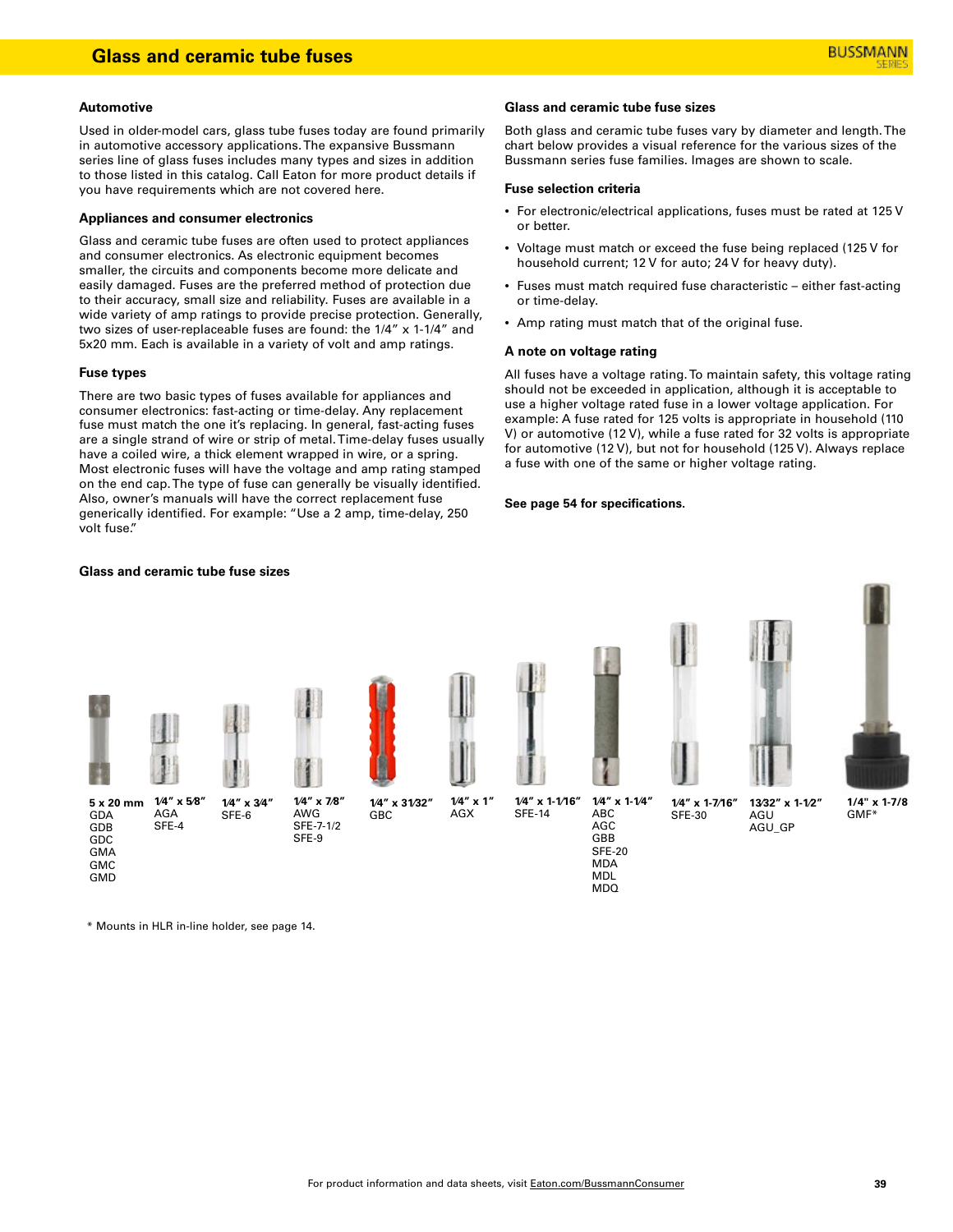## **Glass and ceramic tube fuses**

**Fast-acting 1/4" diameter automotive fuses**

### **AGA**

**1/4" x 5/8" fast-acting glass tube fuses**

See page 28 for available assortments.



## **AGW**

**1/4" x 7/8" fast-acting automotive glass tube fuses**

See page 28 for available assortment.



# **AGX**

**1/4" x 1" fast-acting automotive glass tube fuses**

See page 28 and 52 for available assortments.



## **1/4" x 1-1/4" very fastacting ceramic tube fuses**

| Amps                                   |           | Catalog no.* Retail pack** |
|----------------------------------------|-----------|----------------------------|
| 1/4                                    | AGA-1/4   |                            |
| 1                                      | $AGA-1$   |                            |
| $1 - 1/2$                              | AGA-1-1/2 |                            |
| 2                                      | $AGA-2$   |                            |
| $2 - 1/2$                              | AGA-2-1/2 |                            |
| 3                                      | $AGA-3$   |                            |
| 5                                      | AGA-5     |                            |
| 6                                      | AGA-6     |                            |
| $7 - 1/2$                              | AGA-7-1/2 |                            |
| 10                                     | $AGA-10$  |                            |
| 15                                     | $AGA-15$  |                            |
| 20                                     | $AGA-20$  | BP/AGA-20-RP               |
| 30                                     | AGA-30    |                            |
| * 5 Fuses per pack, 10 packs per shelf |           |                            |

carton.

\*\* 5 Fuses per pack, 5 packs per shelf carton.

| <b>Amps</b> | <b>Catalog no.*</b>                       | Retail pack** |
|-------------|-------------------------------------------|---------------|
| 1           | AGW-1                                     |               |
| $1 - 1/2$   | AGW-1-1/2                                 |               |
| $2 - 1/2$   | AGW-2-1/2                                 |               |
| 3           | AGW-3                                     |               |
| 4           | AGW-4                                     |               |
| 5           | AGW-5                                     |               |
| 6           | AGW-6                                     |               |
| $7 - 1/2$   | AGW-7-1/2                                 |               |
| 10          | AGW-10                                    |               |
| 15          | AGW-15                                    | BP/AGW-15-RP  |
| 20          | AGW-20                                    |               |
| 30          | AGW-30                                    |               |
| $ -$        | $\sim$ $\sim$ $\sim$ $\sim$ $\sim$ $\sim$ | $\cdots$      |

5 Fuses per pack, 10 packs per shelf carton. \*\* 5 Fuses per pack, 5 packs per shelf carton.

**Amps Catalog no.\*** 1 AGX-1 2 AGX-2<br>2-1/2 AGX-2

3 AGX-3<br>5 AGX-5  $AGX-5$ 

7 AGX-7 8 AGX-8 10 AGX-10

2-1/2 AGX-2-1/2

### **1/4" x 1-1/4" fast-acting ceramic tube fuses**

See page 52 for available assortment.



| Amps      | Catalog no.* | <b>Retail pack**</b> |
|-----------|--------------|----------------------|
| 1/4       | ABC-1/4-R    |                      |
| 1/2       | ABC-1/2-R    |                      |
| 1         | $ABC-1-R$    |                      |
| 2         | $ABC-2-R$    |                      |
| $2 - 1/2$ | ABC-2-1/2-R  |                      |
| 3         | $ABC-3-R$    |                      |
| 4         | ABC-4-R      |                      |
| 5         | ABC-5-R      |                      |
| 6         | ABC-6-R      |                      |
| 7         | $ABC-7-R$    |                      |
| 8         | $ABC-8-R$    |                      |
| 10        | ABC-10-R     | BP/ABC-10            |
| 12        | $ABC-12-R$   |                      |
| 15        | ABC-15-R     | BP/ABC-15            |
| 20        | ABC-20-R     | BP/ABC-20            |
| 25        | $ABC-25-R$   |                      |
| 30        | ABC-30-R     |                      |

\* 5 Fuses per pack, 10 packs per shelf carton.

\*\* 2 Fuses per pack, 5 packs per shelf carton.

# **AGC**

## **1/4" x 1-1/4" fast-acting automotive glass tube fuses**

See pages 27, 28, 32, 35 and 52 for available assortments.

| <b>Amps</b> | Catalog no.*    | Retail pack**   |
|-------------|-----------------|-----------------|
| 1/8         | AGC-1/8-R       |                 |
| 1/4         | AGC-1/4-R       |                 |
| 3/10        | AGC-3/10-R      |                 |
| 3/8         | AGC-3/8-R       |                 |
| 1/2         | AGC-1/2-R       | BP/AGC-1/2-RP   |
| 3/4         | AGC-3/4-R       |                 |
| 1           | AGC-1-R         | BP/AGC-1-RP     |
| $1 - 1/4$   | AGC-1-1/4-R     |                 |
| $1 - 1/2$   | AGC-1-1/2-R     | BP/AGC-1-1/2-RP |
| 2           | AGC-2-R         | BP/AGC-2-RP     |
| $2 - 1/2$   | AGC-2-1/2-R     | BP/AGC-2-1/2-RP |
| 3           | AGC-3-R         | BP/AGC-3-RP     |
| 3-2/10      | AGC-3-2/10-R    |                 |
| $3 - 1/2$   | AGC-3-1/2-R     |                 |
| 4           | AGC-4-R         | BP/AGC-4-RP     |
| 5           | AGC-5-R         | BP/AGC-5-RP     |
| 6           | AGC-6-R         | BP/AGC-6-RP     |
| $6 - 1/4$   | AGC-6-1/4-R     |                 |
| 7           | AGC-7-R         |                 |
| $7 - 1/2$   | AGC-7-1/2-R     | BP/AGC-7-1/2-RP |
| 8           | AGC-8-R         |                 |
| 10          | <b>AGC-10-R</b> | BP/AGC-10-RP    |
| 12          | <b>AGC-12-R</b> |                 |
| 15          | AGC-15-R        | BP/AGC-15-RP    |
| 20          | AGC-20-R        | BP/AGC-20-RP    |
| 25          | AGC-25-R        | BP/AGC-25-RP    |
| 30          | AGC-30-R        | BP/AGC-30-RP    |
| 35          | AGC-35-R        | BP/AGC-35-RP    |
| 40          | AGC-40-R        |                 |
| 50          | AGC-50          |                 |

\* 5 Fuses per pack, 10 packs per shelf carton.

\*\* 5 Fuses per pack, 5 packs per shelf carton.



GBB-30-R \* 5 Fuses per pack, 10 packs per

shelf carton.

**GBB**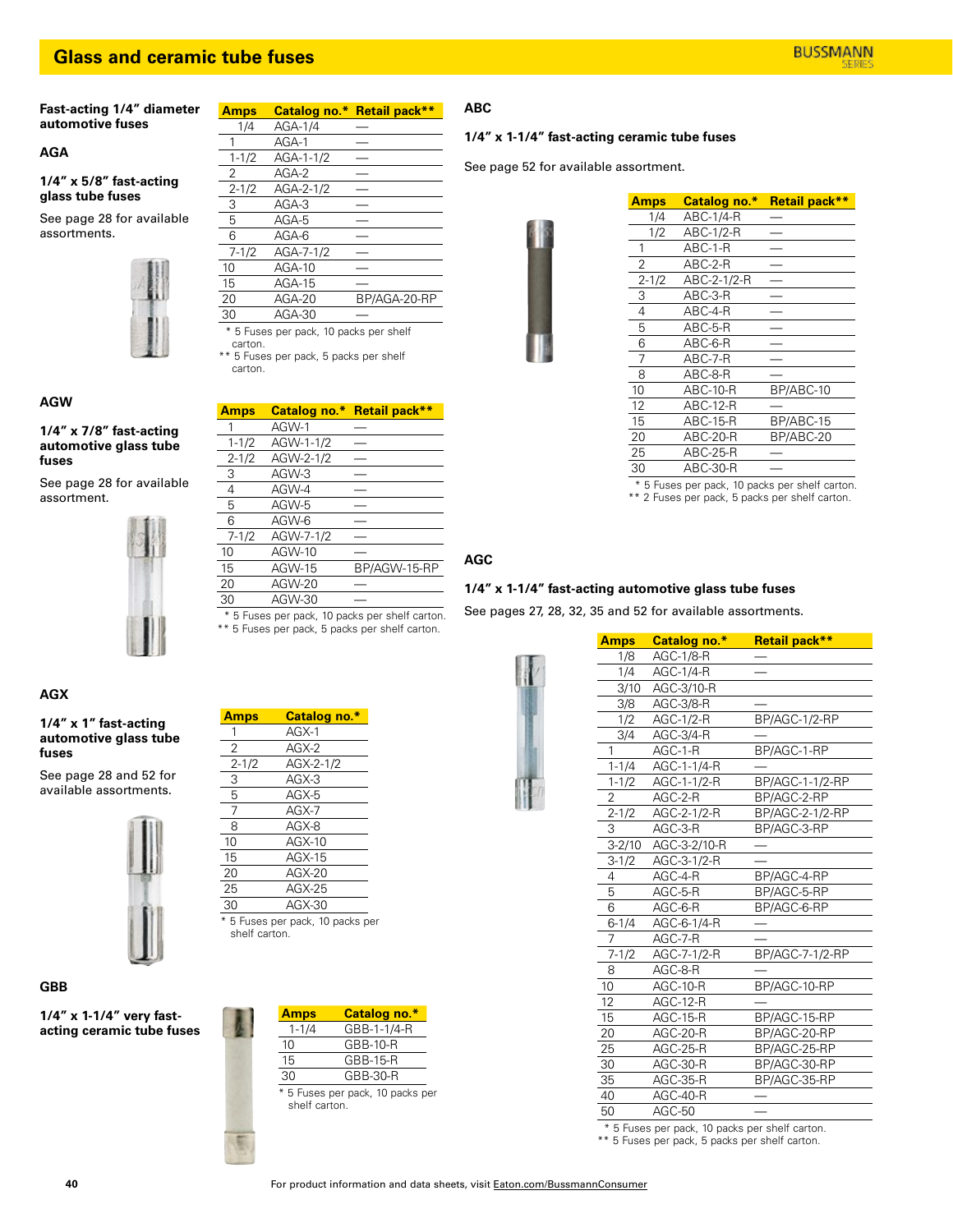#### **Fast-acting fuses**

### **GBC**

## **1/4" x 31/32" fast-acting German automotive fuses**

See page 28 for available assortment.

| <b>Color</b><br>code                                                                             | <b>Amps</b> | <b>Catalog</b><br>$no.*$ | Retail pack** |
|--------------------------------------------------------------------------------------------------|-------------|--------------------------|---------------|
| Yellow                                                                                           | 5           | GBC-5                    |               |
| White                                                                                            | 8           | GBC-8                    | BP/GBC-8-RP   |
| Red                                                                                              | 16          | GBC-16                   | BP/GBC-16-RP  |
| Blue                                                                                             | 25          | $GBC-25$                 | BP/GBC-25-RP  |
| * 5 Fuses per pack, 10 packs per shelf carton.<br>** 5 Fuses per pack, 5 packs per shelf carton. |             |                          |               |

### **SFE**

### **1/4" size-rejecting fast-acting automotive glass tube fuses**

See pages 28, 32 and 35 for available assortments.



|                                                                                                  | Fuse          | <b>Catalog</b> |               |
|--------------------------------------------------------------------------------------------------|---------------|----------------|---------------|
| <b>Amps</b>                                                                                      | <u>length</u> | $no.*$         | Retail pack** |
| 4                                                                                                | 5/8"          | SFE-4          |               |
| 6                                                                                                | 3/4"          | SFE-6          |               |
| $7 - 1/2$                                                                                        | 7/8"          | SFE-7-1/2      |               |
| 9                                                                                                | 7/8"          | SFE-9          |               |
| 14                                                                                               | $1 - 1/16"$   | <b>SFE-14</b>  | BP/SFE-14-RP  |
| 20                                                                                               | $1 - 1/4"$    | <b>SFE-20</b>  | BP/SFE-20-RP  |
| 30                                                                                               | $1 - 7/16"$   | <b>SFE-30</b>  | BP/SFE-30-RP  |
| * 5 Fuses per pack, 10 packs per shelf carton.<br>** 5 Fuses per pack, 5 packs per shelf carton. |               |                |               |

### **AGU**

### **13/32" x 1-1/2" fast-acting automotive glass tube fuses**

Available with gold-plated end caps for high-end stereo and AV markets.



| Amps                                            | Catalog no.*  | Retail pack**  |
|-------------------------------------------------|---------------|----------------|
| Nickel-plated                                   |               |                |
| 10                                              | <b>AGU-10</b> |                |
| 15                                              | <b>AGU-15</b> |                |
| 20                                              | <b>AGU-20</b> |                |
| 25                                              | AGU-25        |                |
| 30                                              | AGU-30        |                |
| 35                                              | AGU-35        |                |
| 40                                              | $AGU-40$      | BP/AGU-40-RP   |
| 50                                              | AGU-50        | BP/AGU-50-RP   |
| 60                                              | AGU-60        | BP/AGU-60-RP   |
| Gold-plated                                     |               |                |
| 10                                              | AGU-10GP      |                |
| 15                                              | AGU-15GP      |                |
| 20                                              | AGU-20GP      |                |
| 25                                              | AGU-25GP      |                |
| 35                                              | AGU-35GP      |                |
| 40                                              | AGU-40GP      | BP/AGU-40GP-RP |
| 50                                              | AGU-50GP      | BP/AGU-50GP-RP |
| 60                                              | AGU-60GP      | BP/AGU-60GP-RP |
| * 10 Fuses per pack, 10 packs per shelf carton. |               |                |

\*\* 2 Fuses per pack, 5 packs per shelf carton.

## **Time-delay 1/4" diameter fuses**

#### **MDA**

**1/4" x 1-1/4" time-delay ceramic tube fuses**



|    | <b>Amps</b> | <b>Catalog no.*</b>        |
|----|-------------|----------------------------|
| 1  |             | MDA-1-R                    |
|    | $1 - 1/2$   | MDA-1-1/2-R                |
| 2  |             | MDA-2-R                    |
|    | $2 - 1/2$   | MDA-2-1/2-R                |
| 3  |             | MDA-3-R                    |
| 4  |             | MDA-4-R                    |
| 5  |             | MDA-5-R                    |
| 6  |             | MDA-6-R                    |
| 7  |             | MDA-7-R                    |
| 8  |             | MDA-8-R                    |
| 10 |             | <b>MDA-10-R</b>            |
| 12 |             | MDA-12-R                   |
| 15 |             | MDA-15-R                   |
| 20 |             | MDA-20-R                   |
| 25 |             | MDA-25-R                   |
| 30 |             | MDA-30-R                   |
|    |             | 5 Fuses per pack, 10 packs |

per shelf carton.

**Retail** 

| 1<br>۷ı |  |
|---------|--|
|         |  |

**1/4" x 1-1/4" time-delay glass tube fuses**

See page 52 for available assortment.



| <b>Amps</b>           | Catalog no.*            | pack**       |
|-----------------------|-------------------------|--------------|
| 1/16                  | MDL-1/16-R              |              |
| 1/8                   | <b>MDL-1/8-R</b>        |              |
| 1/4                   | <b>MDL-1/4-R</b>        | BP/MDL-1/4   |
| 3/8                   | <b>MDL-3/8-R</b>        |              |
| 1/2                   | MDL-1/2-R               | BP/MDL-1/2   |
| 3/4                   | $\overline{M}$ DL-3/4-R |              |
| 1                     | MDL-1-R                 | BP/MDL-1     |
| $1 - 1/4$             | MDL-1-1/4-R             |              |
| $1 - 1/2$             | MDL-1-1/2-R             | BP/MDL-1-1/2 |
| $\overline{c}$        | MDL-2-R                 | BP/MDL-2     |
| $2 - 1/2$             | MDL-2-1/2-R             | BP/MDL-2-1/2 |
| $\overline{3}$        | MDL-3-R                 | BP/MDL-3     |
| $\overline{3} - 2/10$ | MDL-3-2/10-R            |              |
| $3-1/2$               | MDL-3-1/2-R             |              |
| 4                     | MDL-4-R                 | BP/MDL-4     |
| 5                     | MDL-5-R                 | BP/MDL-5     |
| 6                     | MDL-6-R                 | BP/MDL-6     |
| $6 - 1/4$             | MDL-6-1/4-R             |              |
| $\overline{7}$        | MDL-7-R                 | BP/MDL-7     |
| $7 - 1/2$             | MDL-7-1/2-R             |              |
| 8                     | MDL-8-R                 | BP/MDL-8     |
| 10                    | <b>MDL-10-R</b>         | BP/MDL-10    |
| 12                    | MDL-12-R                |              |
| 15                    | <b>MDL-15-R</b>         | BP/MDL-15    |
| 20                    | MDL-20-R                | BP/MDL-20    |
| 25                    | MDL-25                  | BP/MDL-25    |
| 30                    | MDL-30                  | BP/MDL-30    |
| 35                    | MDL-35                  |              |
| 40                    | MDL-40                  |              |
| $*$ $ -$              | $-1.40$<br>وبالمسا      | $L = 10$     |

 \* 5 Fuses per pack, 10 packs per shelf carton. \*\* 2 Fuses per pack, 5 packs per shelf carton.

**MDQ**

### **1/4" x 1-1/4" dual-element, time-delay glass tube fuses**



| <b>Amps</b> | Catalog no.* |
|-------------|--------------|
| 2           | $MDO-2$      |
| 4           | $MDO-4$      |
| 5           | $MDO-5$      |
| 6           | MDQ-6        |
| $ -$        |              |

5 Fuses per pack, 10 packs per shelf carton.

| Aı  |
|-----|
| Nio |
| 10  |
| 15  |
| 20  |
| 25  |
| 30  |
| 35  |
|     |